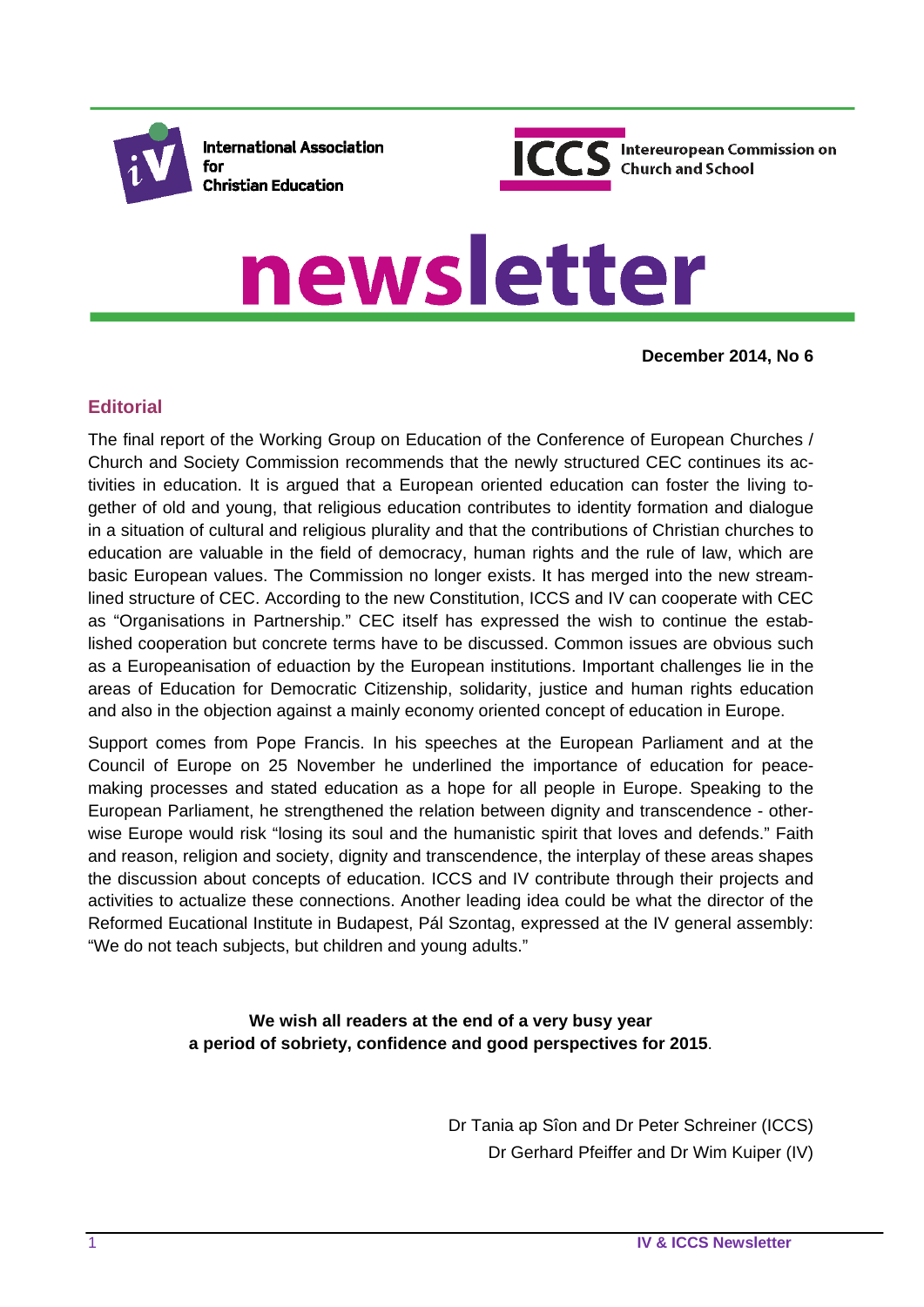## **Information from IV and ICCS**

#### **IV: Board meeting of IV**

Perennial issues of the board are finances of the association, the communication with members, planning, organization and evaluation of events and seminars, the backing of current projects and reports about events of partner organisations of IV. After the meeting of the board on 10/11 July in Nuremberg (see report in newsletter No. 5) another meeting took place before the general assembly on 20 November in Pápa (Hungary).

Important decisions were made for the launch of the head teacher study tour in the Netherlands and the seminar for teachers in 2015. The board expressed an urgent need to increase its personal resources. It had been planned to incorporate a representative from the Reformed Teacher Association of Hungary (ORTE) into the board. After the sudden death of the chairman of ORTE, Bálint Korsós, that plan could not be implemented. The board looks for other suitable members to enlarge its capacity for cooperation.

The involvement in projects on a global level increased the workload of some board members. An expansion of IV activities beyond the European context, as proposed from outside the association, is incompatible with the statutes and with its working capacities.

#### **ICCS: New member from Belgium**

The Orthodox Institute Saint-Jean-le-Théologien based in Brussels/Belgium has become a member of ICCS. The Institute offers training courses and seminars for Orthodox theology and also for teachers of Orthodox Religious Education. Orthodox Religious Education is an ordinary subject in schools in Belgium. More information is available at the website of the institute: www.ioj.be. ICCS extends a warm welcome to is new member.

#### **ICCS: Religious Education in Romania**

*Simona Sav, a PhD student from Romania introduced the situation of RE in Romania at the CoGREE colloquy in Klingenthal. The following text summarizes main aspects of the situation. A longer version is available through: www.iccsweb.org*

The official title of Religious Education (RE) in Romania is simply "Religion". Its profile is confessional, and it is taught one hour per week. In theory, the status of RE is optional; however, in practice, it is arguably compulsory with an opt-out opportunity. The model is that of "education into religion," although it contains elements of education about other religions and non-religious worldviews. Religion is part of the basic curriculum, section on "Human and Society," for primary and secondary levels. In Romania, compulsory education starts at grade 0, when children are 6 and ends at grade 10, when they are 16.

Any of the 18 legally recognized denominations, called *culte,* can organize RE in public schools. By *culte* we refer to those religious denominations or confessions that have been legally registered as such, and have thus gone beyond the status of mere religious associations. This recognition brings about the right to state funding, according to their need and the number of members. The conditions for religious associations to become *culte* (and thus to benefit from state funding) are the following: (1) they must prove to have been present and active in Romania for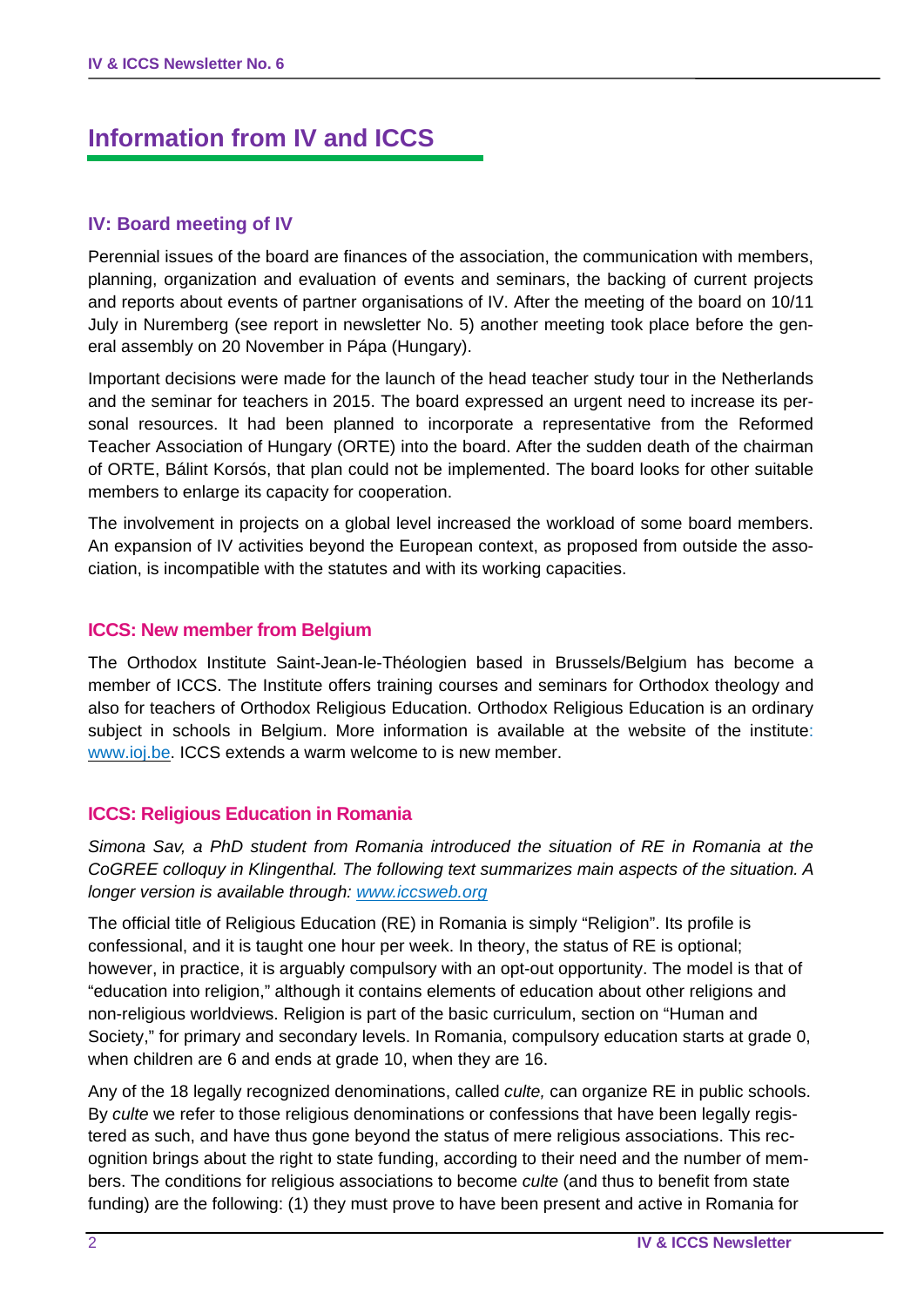at least 12 consecutive years and (2) they must prove that their number of adherents is at least 0,1% of the population (thus at least 19,000 members, according to the 2011 census). Religious associations that have not been granted the status of *culte* cannot organize RE in schools. Parents, legal guardians or pupils of legal age can choose one Religion class, or they can choose to opt out. If they do not specifically ask in writing, in a letter addressed to the school principal, at the beginning of the school year, to opt out or to attend another RE than that provided through the Romanian Orthodox syllabus, pupils will be automatically enrolled in Orthodox Religion class. Ethics classes are very rarely provided, depending entirely on the school, and history of religion classes are virtually non-existing.

Grades are given (from 1 to 10), same as for other school subjects, and religion thus counts for the general average. Those that do not opt for Religion can have their average calculated without it.

The teachers are trained at faculties of theology, according to their confession. In the rural context, RE is sometimes taught by local clergy. The profile of lay Religion teachers is often young people under 40. In order to be accepted at university, prospective students must bring a recommendation from the priest/bishop of the parish he/she belongs to. RE teachers are paid by the state. In May 2014, following a Protocol signed between the Romanian Orthodox Church and state representatives, the equivalent of *missio canonica* was introduced, whereby a RE teacher can lose their job due to immoral behaviour or grave conflict of theology.

The textbooks are developed by individuals according to Ministry guidelines, given the blessing of the Patriarchate or of their own religious confession, and must be approved by the Ministry of Education. The aims of RE have changed over the past decade, mainly due to membership in the European Union and the engagement of the state to uphold and promote democratic values and human rights. Therefore, the aims of RE must be in accordance with the general aims of education based on competences, the principles of life-long learning, the formation of intercultural, interpersonal, social and civic competences, etc. At the same time, each confession is allowed to pursue its own confessional/catechetical goals. For example, the aims of the Romanian Orthodox church formally include the formation of "personalities in accordance with Christian values, through the integration of religious knowledge in the process of structuring moral-Christian attitudes, and through the application of faith teachings in one's own life and in the life of the community." (See "Programa scolara – Religie cultul ortodox," available at http://patriarhia.ro/images/pdf/Invatamant\_pdf/Programa\_V-VIII\_aprobata\_prin\_Om\_5097\_09.09.2009.pdf).

Simona Sav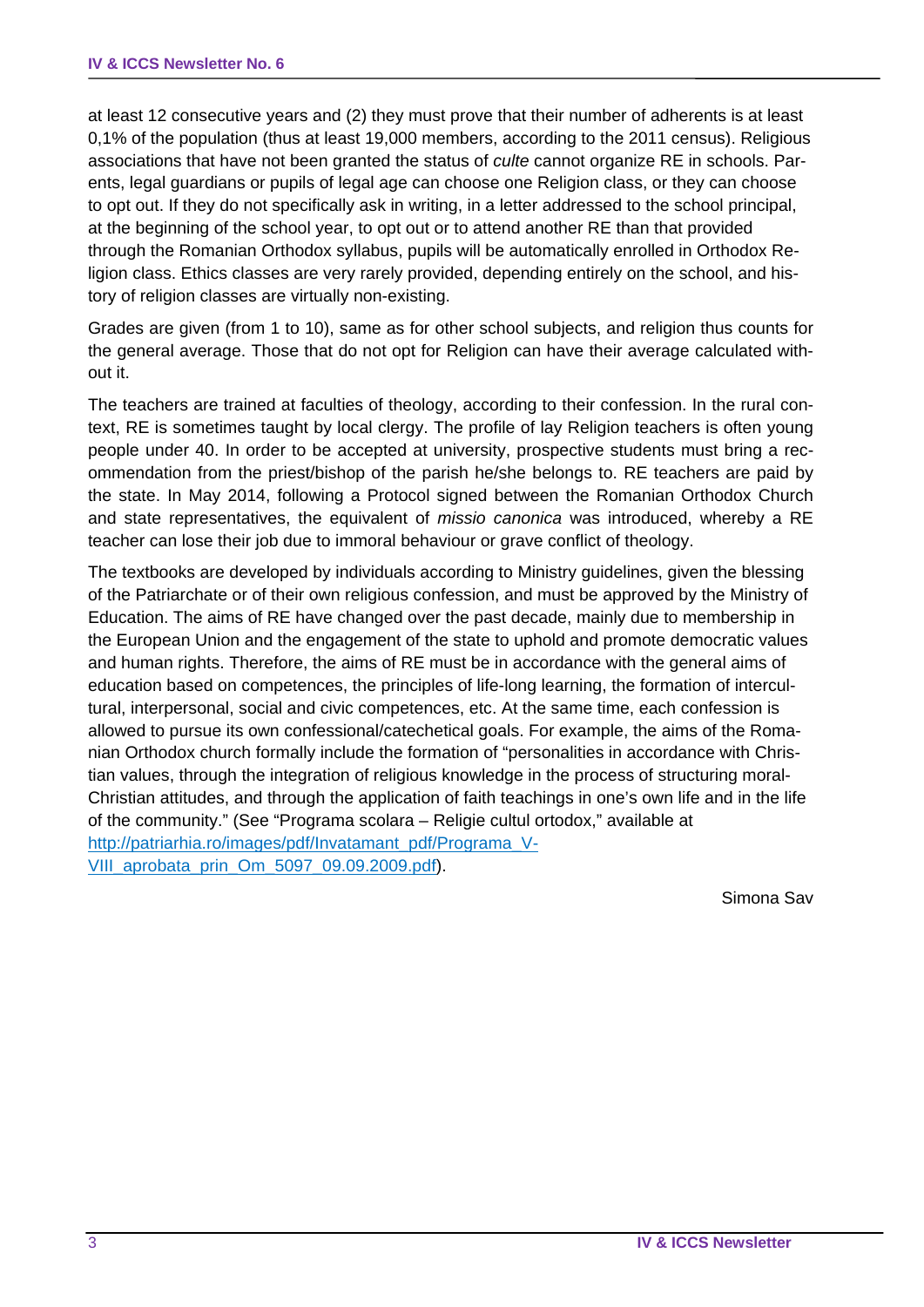#### **IV: General Assembly at 20-21 November in Pápa (Ungarn)**

The small town of Pápa in western Hungary has been an important centre for Protestant education for centuries. In the hotel "Villa Classica", 24 delegates from ten different Euroepan countries met for the general assembly. "Human Rights and Democracy in the context of a Christian based Education" was the theme of a study day that framed the general assembly. After the welcome of IV President Dr Wim Kuiper, the Director of the Reformed Educational Institute in Budapest, Pál Szontagh, provided an overview on current developments of the education system in Hungary. He highlighted the introduction of Religious Education to all schools and the professional development of teachers.

Friday morning started with a service in the Protestant church, organized by the school pastor and the head teacher of the Protestant primary school. This was followed by visits to classes and a tour through the Reformed Gymnasium and the Technical College. After lunch, participants had the opportunity of visiting the outstanding library with its historic collections.

In the afternoon in the ceremonial hall of the gymnasium Dr Peter Schreiner delivered a lecture on "The Contribution of Religions and Churches to Citizenship Education". The section on practice included a presentation of the Comenius-sponsored project "European Literacy and Citizenship Education" (ELICIT+). The Protestant pastor Erzsébet Molnár introduced the College for young Roma in Nyíregyháza in the Northeast of Hungary where she is the Director. Simone Kohlmann, University of Bamberg, introduced the current situation of the IV sponsored project "500 Protestant schools worldwide celebrate 500 Years of Reformation."

In the statutory part of the general assembly the delegates of member organizations adopted the budget, reports and the work programme of the board. For the general assembly in 2015 invitations were expressed to meet either in Dublin (Ireland) or in Bern (Switzerland).

#### **ICCS: Perspectives from the Consultation of Correspondents**

Two different perspectives on how to understand the acronym ICCS in a new way were developed at the meeting of correspondents in April 2014 in Klingenthal:

It could be spelled as: **I**nspiration, **C**learing house, **C**ontacts, **S**ynergy or as **I**nnovation, **C**ollaboration, **C**onnections, **S**haring of Resources. These together are key issues that can guide further activities of ICCS in the area of church and school in Europe. At the meeting correspondents did not stop with these poetic terms, but identified also underlying challenges, such as the public role of religion and how education can constructively deal with it, the relation between Religious Education and Education for Democratic Citizenship and also the issue of commonalities, overlaps and distances shaping the relationship of church and school. A crucial task of ICCS is to establish "connections" between important educational activities and projects of the European institutions and the education activities of churches and religious communities. Churches are often important providers of education through their schools and other educational institutions. They contribute also to the public education system. The planned common board meeting of ICCS together with IV in February in Budapest will provide space and time to continue the discussion on a new profile of ICCS.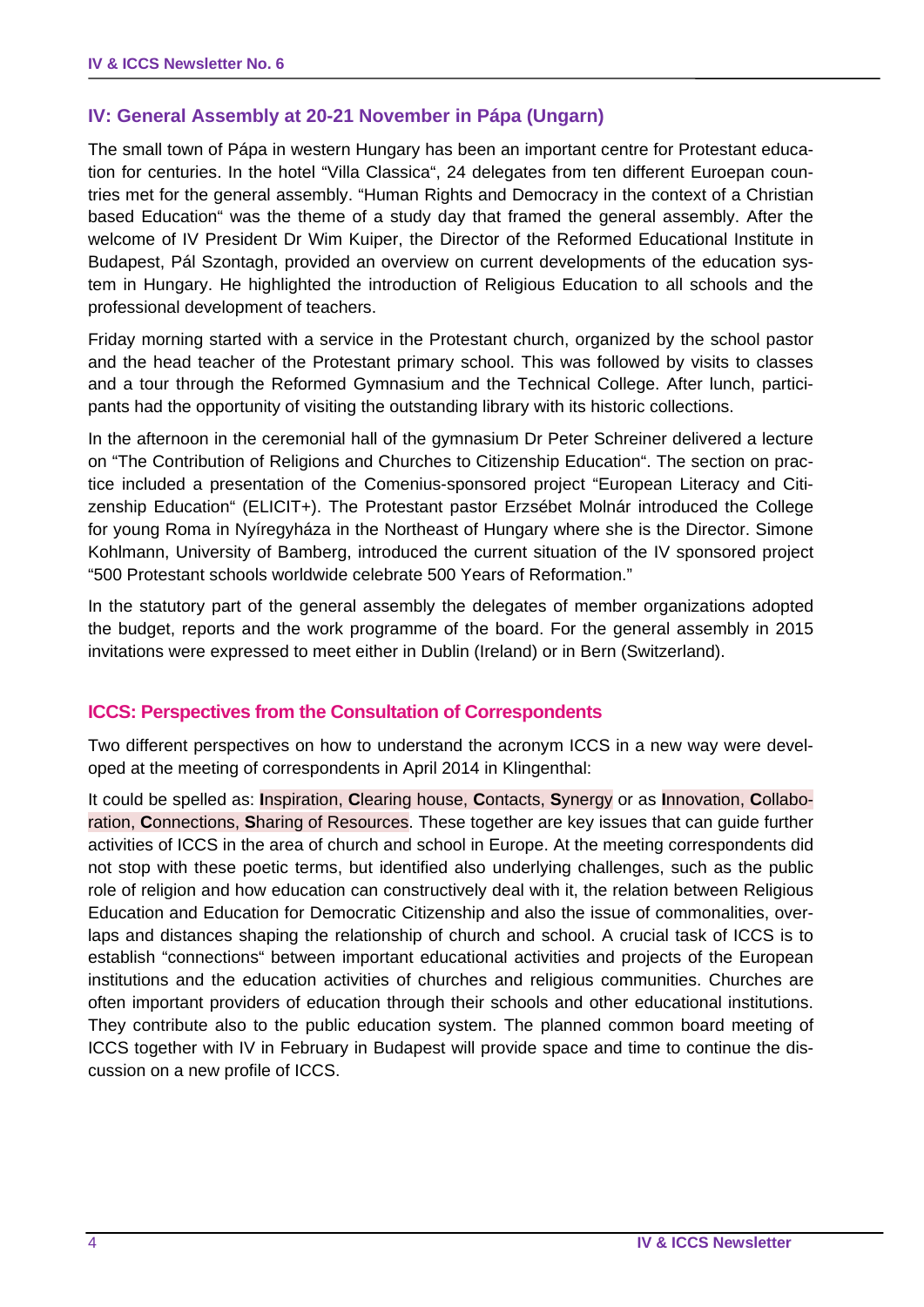#### **IV: Conference of Protestant Secondary Schools in Ireland (Dublin, 25 09 2014)**

For the first time all 27 Secondary Schools of Anglican and Protestant character in Ireland gathered for a conference. Invitation came from the "General Synod Board of Education" of the Church of Ireland. The main aim of the conference, with the theme "Faith and Partnership", was to reflect a common identity and possible ways of cooperation. Dr Michael Jackson, Archbishop of Dublin, welcomed the participants and introduced together with the director of the Church of Ireland College of Education a research project: "Ethos, Ether and Ethics - Exploring the social climate of Ireland's Protestant Secondary Level Schools." Six Church of Ireland schools participated together with an Anglican school from Northern Ireland. At the conference more findings from research were presented as well as contributions from significant authorities from the state and a discussion forum was organized. On invitation of the organizer of the conference, Dr Ken Fennelly, the secretary of IV presented the activities of IV and also the project "schools500reformation."

As a follow up of the now established contacts, Dr Fennelly and his colleague from Northern Ireland, Ian Ellis, participated at the general assembly of IV in Hungary. A formal membership is anticipated in the future..

#### **ICCS: "Ethik-Religionen-Gemeinschaft" as part of the Syllabus 21 for the German speaking part of Switzerland**

The Syllabus 21 for the German-speaking part of Switzerland was released at the end of October 2014. In 21 Swiss cantons the same syllabus has now been introduced for the elementary school (from pre-school up to grade 9). The French-speaking regions have already implemented earlier a common syllabus "Plan d'Etudes Romand (PER)." Each of the cantons is free to decide when and how to implement Syllabus 21.

The new syllabus is based on interdisciplinary competences. http://vorlage.lehrplan.ch/index.php?nav=10|30&code=t|104

Also the syllabi for the subjects are based on subject specific competences that pupils should get. It is remarkable that "Ethik-Religionen-Gemeinschaft (ERG)" [*Ethics-Religions-Community*] should become an integrated part of obligatory education. All pupils, irrespective of their religious background and affiliation, will take part in that subject.

Relevance and aims as well as didactical principles are presented in introductory sections of the superordinated division Nature-Human-Society (see

http://vorlage.lehrplan.ch/index.php?nav=160&code=g6&la=yes).

At pre-school and primary level (so called first and second cycle) the specific intentions of ERG are part of the area "Nature-Human-Society", specifically in competence area 11: "Exploring and reflecting basic experiences, values and norms" and in competence area 12: "Encountering with Religions and World Views http://vorlage.lehrplan.ch/index.php?nav=160|41&code=b|6|1&la=yes

At secondary level I (third cycle) the intentions are summarized in the division "Ethics-Religions-Community." http://vorlage.lehrplan.ch/index.php?nav=160|45&code=b|6|5&la=yes

Each of the cantons can decide independently to introduce an additional confessional Religious Education course. Confessional Religious Education can become a meaningful complementary contribution concerning "Ethics-Religions-Community", although it is not clear how many of the cantons will further support confessional RE at schools and develop it further on. Confessionalbased education will move in presumably out of school and church-based contexts.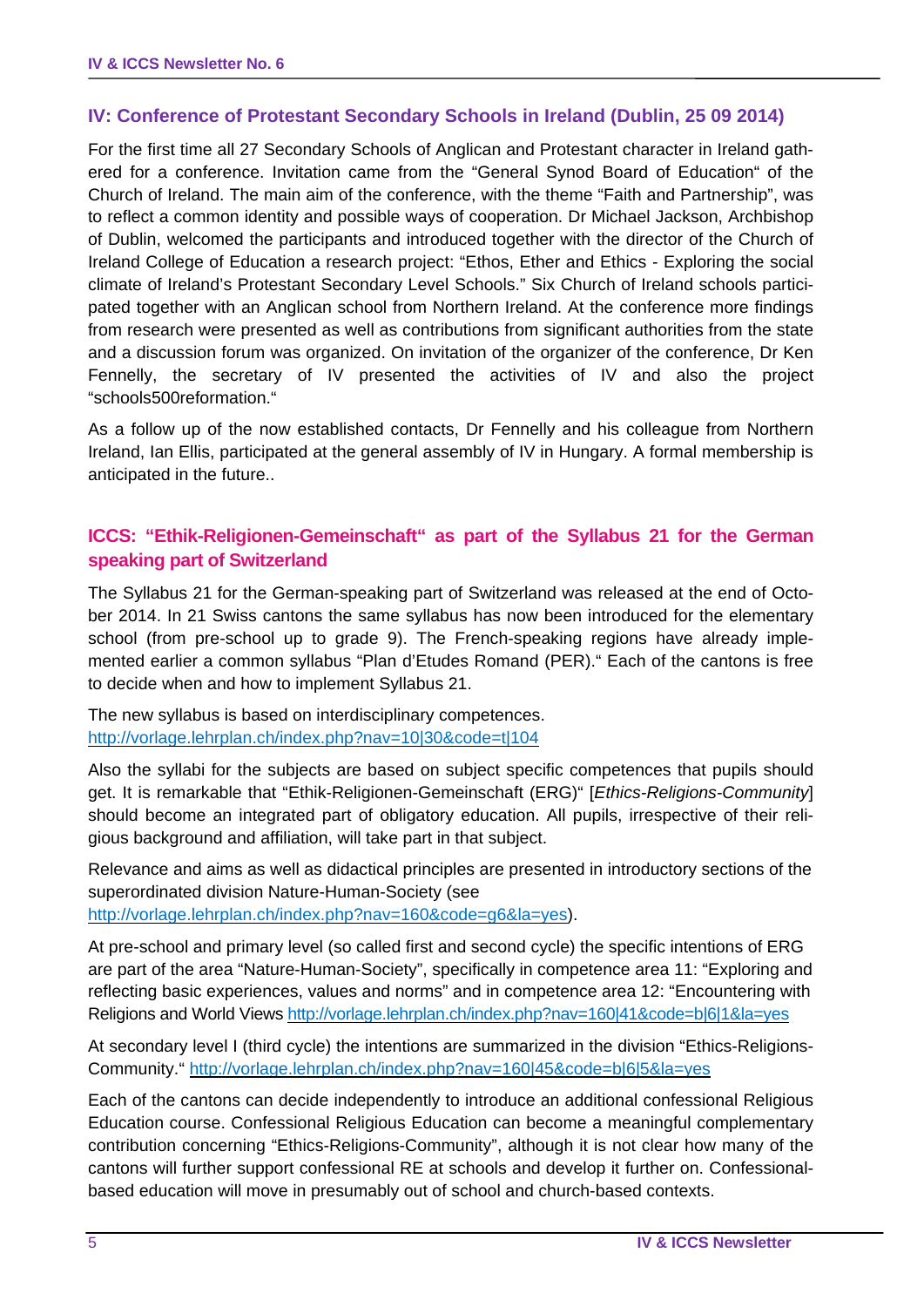The decision of the German-speaking part of Switzerland for the subject "Ethics-Religions-Community" follows a similar perspective as the German Bundesland Brandenburg with the subject "Lebensgestaltung-Ethik-Religionskunde (LER)" or even more similar to Norway with their subject on "Religion. Life stance and Ethiks (RLE)". Website: http://www.lehrplan.ch/

Johannes Kilchsperger

#### **IV: Re-establishment of "Work Group Protestant School in Germany" AKES**

On 19 September the re-establishment of the "Work Group Protestant School in Germany" AKES took place in Stuttgart. The Work Group brings together more than 50 founding members of national level including all big school foundations and Schulwerke, the school alliances and associations in the field of Protestant schools. In AKES church-based and free Protestant and diaconical sponsors of Protestant schools will cooperate closely. Together with school administrations and those responsible for Protestant schooling in church and diaconia they intend to make Protestant schools more visible in public and in church and to promote further developments. The "Work Group Protestant School in Germany" elected its executive committee on 29 September. The bylaws, based on the framework rules of the former AKES but further developed, includes the following purposes: to promote the development of profiles of Protestant schools, to organize the exchange of information and perspectives between those responsible for schools, the EKD and Diakonie Germany; to promote the exchange of expertise and development of common perspectives among those responsible for Protestant schools; to promote public relations and public discourse about Protestant schooling. The AKES is organizing the "Federal Congress of Protestant School" and is interested in international cooperation.

Birgit Sendler-Koschel

#### **IV: General Assembly of the Federation of Protestant School Associations (AGES), 17-18 November 2014 in in Frankfurt a. Main**

AGES was founded as a coalition of regional Protestant School Associations in Germany. The general assembly, meeting twice a year, consists of the directors of the school associations, representatives of the Church, of the Diakonie, the Barbara-Schadeberg Foundation for the promotion of Protestant Schools and the International Association for Christian Education IV. Main activities, mainly organized by head teachers, deal with basic issues in education, school development, in-service training and cooperation with parents. After the re-establishment of the Work Group Protestant School in Germany (AKES), in which the sponsors of schools carry weight, it has been a central focus of the agenda in Frankfurt, to develop the profile of AGES further and to find appropriate ways to cooperate with AKES. AGES as well as AKES are both member organisations of IV.

#### **IV / ICCS: "School Leaders Education Visit to Christian Schools in the Netherlands"**

The programme of a study visit to the Netherlands includes an introduction to the education system, information about Christian schools and their importance, the ways of cooperation among them and the practice of religious education. The visit is organized for head teachers but also open for other experts in Christian education. Visits are planned to general and to vocational schools and also cultural events are part of the programme. The working language will be English. The agreed date is 3-7 March 2015 with the option of one extra day. Those who have expressed their interest but have not been accepted so far may move up the waiting list. The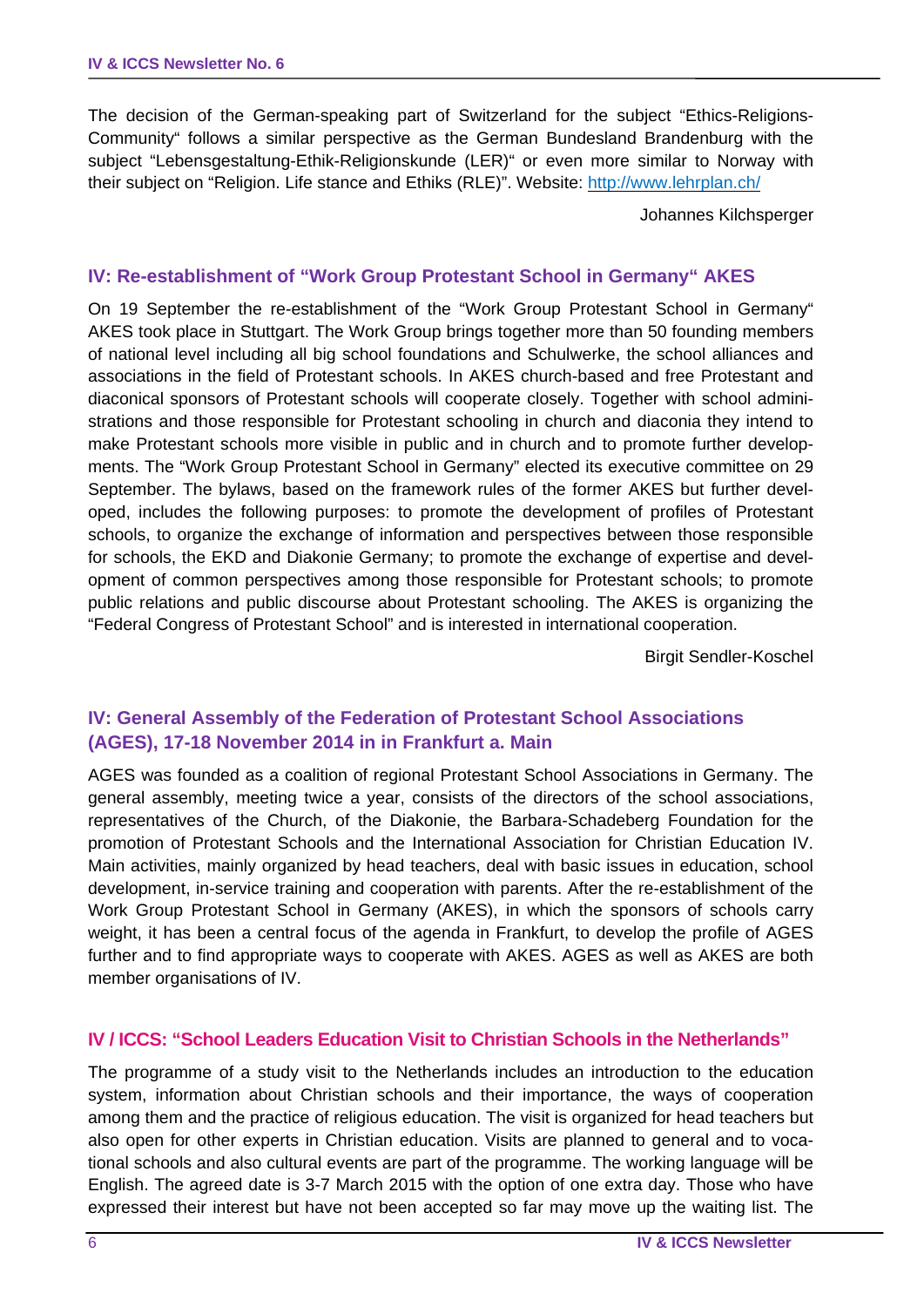idea is also to replicate the visit in 2016, if there is enough interest. Please send requests to the office of IV (Kerstin.wiechmann@ekd.de)

#### **IV / ICCS: European Seminar for Teachers in Bad Wildbad (Germany)**

For many years IV has organized a biennial seminar for teachers with a programme based on a Christian perspectives on education in cooperation with the Ministry of Culture of the Bundesland of Baden-Wuerttemberg. These seminars are acknowledged as in-service training and take place in the Landesakademie für Fortbildung und Personalentwicklung an Schulen in Baden-Württemberg, located in Bad Wildbad (Black Forest). Also, ICCS has become a partner in recent years.

For 2015 the theme is: "Seeking Solidarity in a troubled Europe – Challenges and Choices for Schools and Education." The programme includes expert contributions from the perspective of politics, diaconical social education and religious education as well as practical examples of work from schools of different European countries and also non-formal education. A detailed programme will be available in January 2015 and will be published on the websites of IV and ICCS.

The date is 7-10 April 2015 and the number of participants is limited. Working languages will be German and English. Teachers from Baden-Wurettemberg can register through the official channel. All other participants should register at the IV office in Hanover. (kerstin.wiechmann@ekd.de).

### **CoGREE and Member Organisations**



#### **CoGREE: Klingenthal Colloquy and Follow up**



The Sixth Klingenthal Colloquy with the title: Intercultural Education and the Religious Dimension" took place from 6-10 October at the centre of the Goethe foundation in Klingenthal near Strasbourg. There were 28 participants from 15 different European countries. Current reports about the situation of school-based Religious Education from the Ukraine, Greece, Romania, Denmark and Finland were part of the programme. A main focus was given to the "Signpost" document of the Council of Europe that was introduced by Dr Claudia Lentz from the European Wergeland

Centre in Oslo (www.theewc.org). Also contacts with the Council of Europe were part of the programme.

At a meeting with the new director of the Council of Europe for democratic citizenship and participation, Jean-Christophe Bas, initiatives for a national implementation of the Signposts docu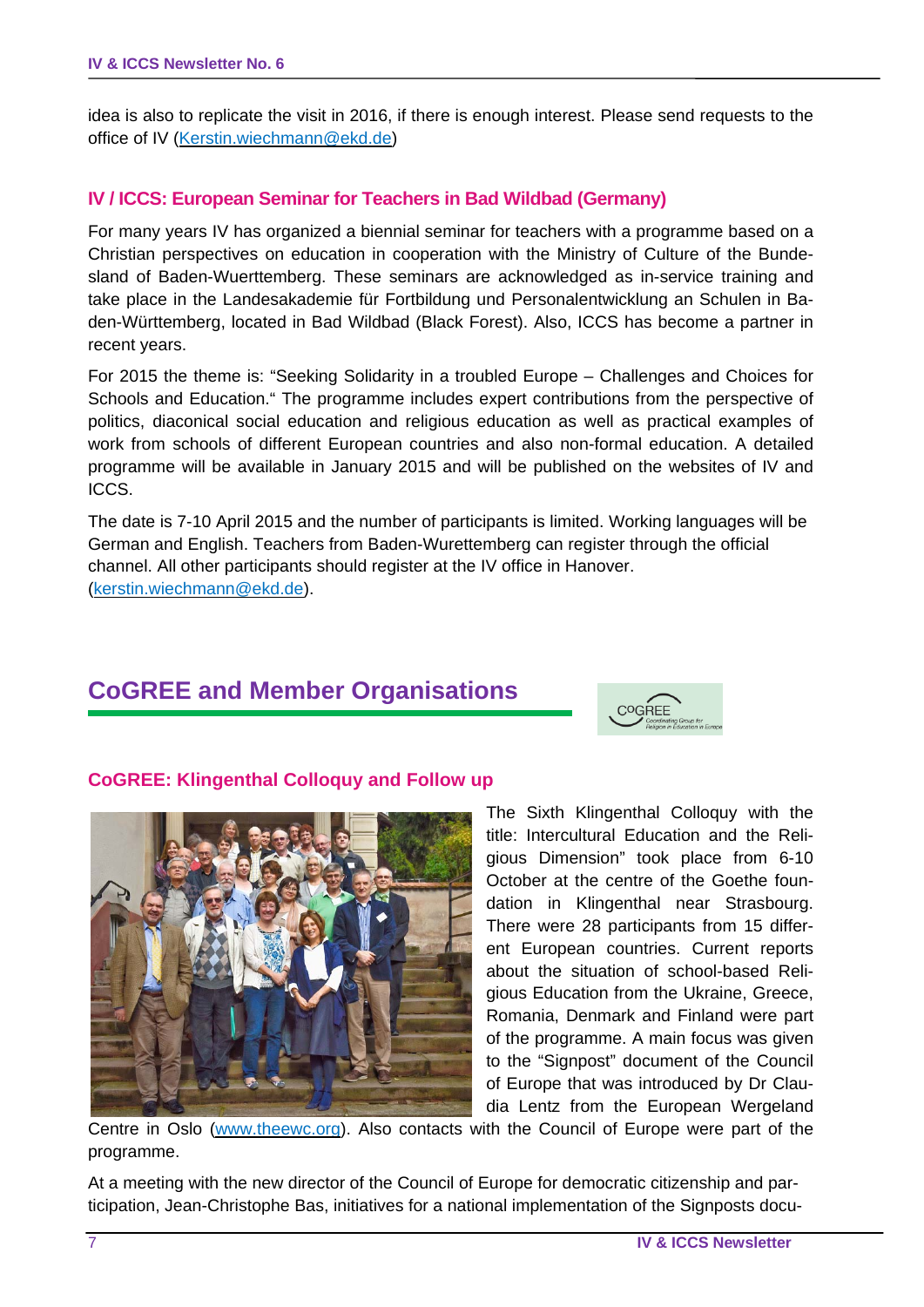ment were discussed. "Signposts – Policy and practice for teaching about religions and nonreligious world views in intercultural education" was worked out to promote the implementation of the recommendation of the Council of Ministers from 2008 "on the dimension of religions and non-religious convictions within intercultural education"

(https://wcd.coe.int/ViewDoc.jsp?id=1386911&Site=CM) (possible to order as a printed copy or as a pdf file at: https://book.coe.int). On the website of the European Wergeland Centre a discussion group was established as part of the section "Share and Connect" (www.theewc.org) and translations of the document in other languages are also in the pipeline. In 2015 a number of national consultations are planned, to introduce the document and its recommendations and to discuss if and how it can be implemented on a national level. A report about the colloquy is available in german language and published at www.iccsweb.org and also at http://www.comenius.de/themen/Evangelische\_Bildungsveranwortung\_in\_Europa.php.

#### **CoGREE Steering Group met in Vienna**

On 18-19 November the steering group of the Coordinating Group for Religion in Education in Europe (CoGREE) met in Wien. The group evaluated the colloquy "Intercultural Dialogue the Religious Dimension", that took place at the beginning of October in Klingenthal near Strasbourg. The colloquy proposed that discussions about "Signposts: Policy and practice for teaching about religions and non-religious world views in intercultural education" should be organized on a national level. Therefore, CoGREE is planning cooperations with the European Wergeland Centre in Oslo and consultations on a national level with different partners.

#### **EFTRE: Meeting of the Executive in Copenhagen**

Members of the EFTRE Executive met in Copenhagen, Denmark on 18 November 2014. There were two main areas of focus:

1. The next EFTRE Conference - in collaboration with CoGREE - will be held in Vienna, Austria on 31 August – September 2016. Everyone is welcome to apply. The title will be "Believing, Belonging and Behaving: Challenges for RE in 21st Century Europe". The programme will have a similar structure to the parallel event in Malmo in 2013 with a mixture of key note addresses, seminars/workshops and visits to sites relevant to the themes of the Conference. Professor Denise Cush, Professor Bert Roebben and Dr Peter Schreiner have already confirmed that they will be involved. There will also be a key note address on religion and RE in Austria. Other contributors will include EFTRE Board Members and local contacts from Vienna.

2. EFTRE representatives from six different member countries were present at the recent Klingenthal Colloquy which focused on the new European Council of Europe publication, "Signposts". As a result of discussions there, the EFTRE Executive has undertaken to develop a project to create teacher-training materials based on "Signposts". Translations of "Signposts" into several other languages has also been offered for free by some members of the EFTRE Board and it is hoped that these will be authorised by the Council of Europe.

Lesley Prior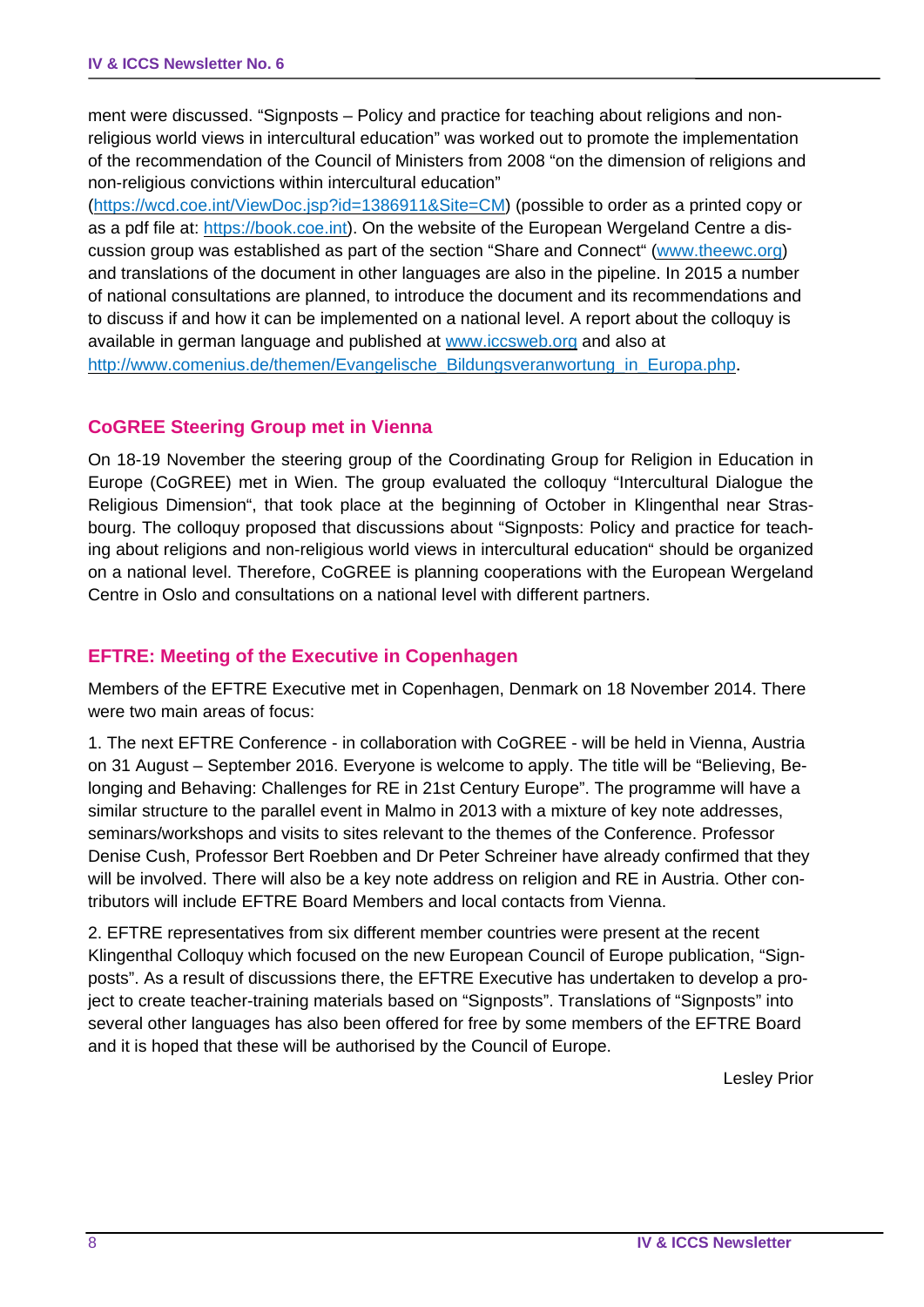# **CEC and CPCE**



#### **CEC: Meeting of the Working Group "Education"**



An evaluation of the work done between 2011 and 2014 and the drafting of a report for the Church and Society Commission (CSC) have been the central items of the meeting of the working group on 3-4 November 2014 in Strasbourg. Between 2011 and 2014 the working group has dealt with "Education for democratic and European citizenship", on education initiatives to establish visions for the future of Europe, "Die AG hat zwischen 2011 und 2014 insbesondere zu" and on a European as well as church-based concept of education. A number of contributions of the group can be found on the website of CEC http://csc.ceceurope.org/ in the section "Is-

sues/Education". The final report includes the recommendation that the newly structured CEC should deal with education as an important European issue, should monitor developments of a European education policy in a critical way and promote the member churches to include European and global dimensions in their own education activities. The report will be presented to the new governing board of CEC and will be also discussed at the plenary of the Church and Society Commission. The new board confirmed that issues and concerns so far included in the CSC work, will be taken up by the governing board. Dr Peter Schreiner has been a member of the Working Group Education with a mandate of both the Protestant Church in Germany (EKD) and of ICCS.

#### **CPCE: Religious Education at European Schools**

The Community of Protestant Churches in Europe (CPCE) invited to a meeting about the situation of Religious Education in European Schools (see www.eursc.eu) on 27 October at the Protestant Academy in Tutzing. As part of a reform of the secondary stage II, there is a proposaI to substitute the confessional Religious Education in grade six and seven by a common subject called Ethics and Religious Knowledge, which should have a non-confessional profile. CPCE will provide a discussion about this proposal and will develop supporting structures for teachers of Protestant Religious Education. Points that need further clarification in this proposal include, for example, the qualification of teachers as well as content- and structure-based implications. At the meeting a working group was established for preparing ongoing activities.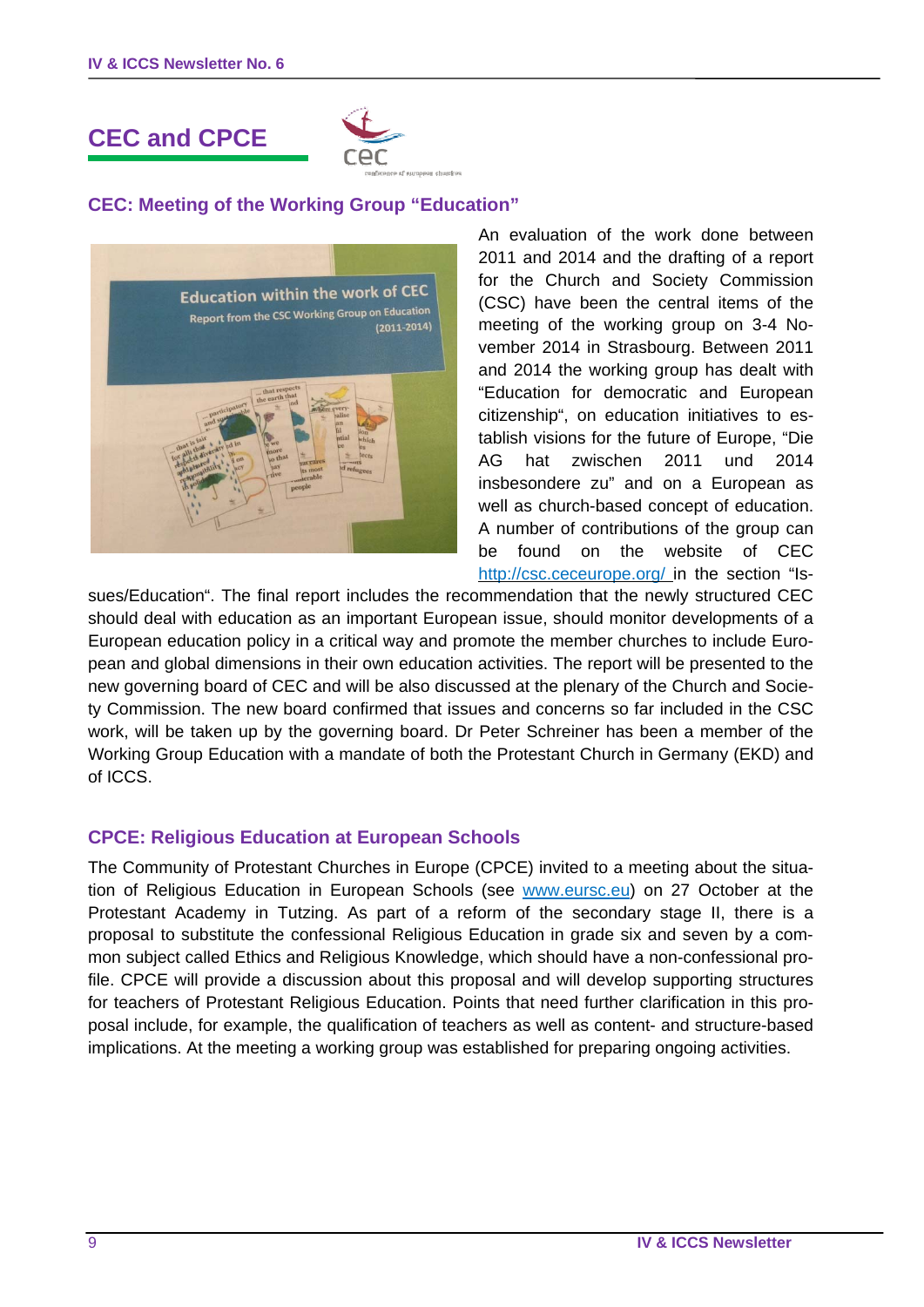#### **CEC: Plenary of the Church and Society Commission discussed future of CEC**

At its final plenary on 3-4 December in Leuven/Belgium the Church and Society Commission stated that their issues and concerns should be integrated in the new CEC working structure. The report about activities in 2013 and 2014 as well as the presented programme perspectives for 2015 marked important points for the contribution of CEC in discussions about the future of Europe, on social and environmental issues, in education and on human rights. The manifold crisis that Europe faces today, is demanding and challenging for politics, society and churches. A crucial issue will be how committed member churches will identify with the new structure of CEC and strengthen the Conference of European Churches as a common instrument to make the voice of churches in Europe heard also in education.

## **Council of Europe and European Union**



#### **EU: New Commissioner for Education comes from Hungary**

On 1 September 2014 the new EU Commission with EU Commission president Jean-Claude Juncker started their work. The new structure includes six vice presidents each dedicated to different areas. The Hungarian Tibor Navracsic is responsible for the field of "Education, Culture, Youth & Sport". Navracsics has been deputy prime minister in the cabinet Orban and minister for foreign affairs and trade. In the so-called mission letter of president Juncker it is emphasized that education, culture and participation in civil society are "a key component of our shared European identity and values." It is emphasized that they contribute to "self-expression, creativity and entrepreneurship " but also to "social cohesion and a dynamic society."

Links: Mission letter:

(http://ec.europa.eu/commission/sites/cwt/files/commissioner\_mission\_letters/navracsics\_en.pdf.pdf) Information about the new Commissioner: http://ec.europa.eu/commission/2014-2019/navracsics\_en

#### **EU: Dokument: Quality Teacher Education**

On 21 May 2014 the Council of Education Ministers of the European Union adopted Conclusions on "effective teacher education". The document accentuates the importance of systems and persons who are responsible for teacher education. Teachers face manifold new challenges. The Member States can use funding opportunities such as the programme *Erasmus+* and, where appropriate, the European Social Fund. The Member States see an important element in enhancing high quality initial teacher education and teachers' continuous professional development. The focus on initial teacher education is of special importance because many of them will resign during the next years. The document is available at:

http://register.consilium.europa.eu/doc/srv?l=EN&f=ST%208883%202014%20INIT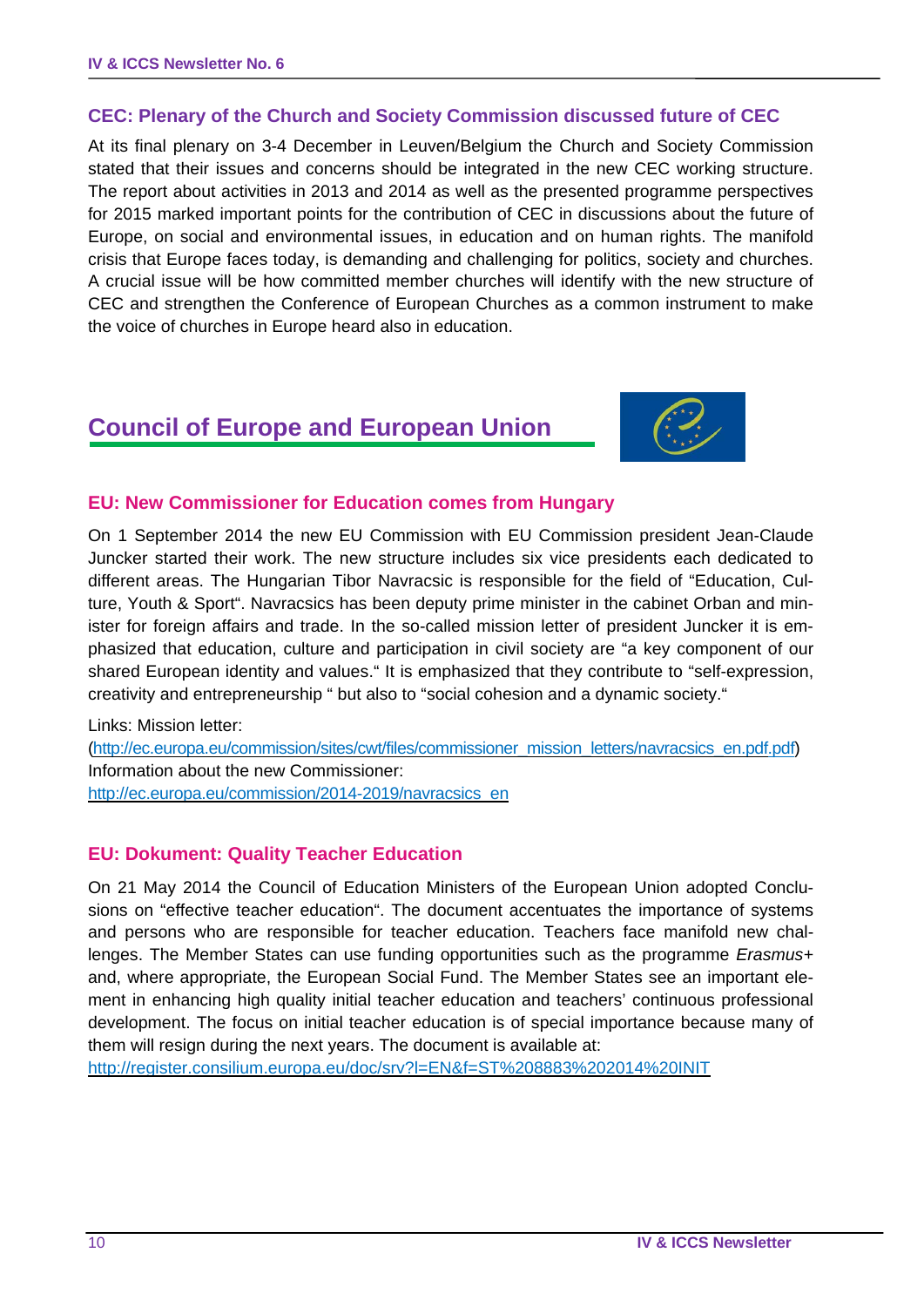#### **Council of Europe: 2014 Exchange on the Religious Dimension of intercultural Dialogue. "Intercultural Dialogue: interaction between Culture and Religion"**

The colloquy in Baku at the beginning of September was the seventh colloquy organised by the Committee of Ministers. We are now talking about the religious dimension of intercultural dialogue. Aspects covered in earlier colloquies include *The teaching of religious and convictional facts*, *The media beliefs and religions*, *The role of young people in respect of the religious dimension*, *Taking responsibility in tomorrow's Europe* and *Freedom of religion in today's world*. At Baku we were concerned with the interaction between culture and religion. It was interesting that Azerbaijan is a former soviet republic with a Muslim tradition, Ottoman influence and even the excavation of a church dedicated to St Bartholomew.

The programme involved three panels. The first was about "Tolerance of religious and nonreligious convictions as a social capital in culturally diverse societies." The second was about the contribution of religious and non-religious convictions to combatting all forms of discrimination, intolerance and violence. The third panel considered the contribution of cultural heritage of a religious nature to intercultural dialogue and to the universal values defended by the Council of Europe - in particular human rights, but also, of course, democracy and the rule of law.

Discussion around the theme of tolerance included tolerance as "putting up with someone" with the implication that this is not the real tolerance of personal acceptance. In the act of tolerating we might marginalise a person or a group, for example. A parallel interest was hate speech with its lack of tolerance. We mentioned its prevalence in certain circles. Nevertheless, we hope that religion might be able to appeal to a social capital of tolerance that respects human rights and the rule of law. One speaker said that we need mutual dignity based on respect, even more than tolerance.



The second panel on the contribution of religion was reminded that human rights are the same for all, that we make an individual contribution with organizational collaboration, while mutual recognition goes beyond convictions. As for tolerance, we were asked how religions deal with internal intolerance. The importance of the issue is obvious and groups within religions do cause difficulties. Nevertheless, criticism need not be intolerant or against anything. An exam-

ple could be criticism of Israel for bombing civilians.

The third panel, with its discussion of cultural heritage was interesting because cultural heritage is not just academic. Religious monuments matter because they can be places of installation or enthronement of religious and non-religious dignitaries. In another context, explanation of religious buildings and associated political events in the past - or more recently - is a form of education. It might be useful to consider monuments and their presentation to visitors and tourists. This can be related to current interest in Ottoman, Islamic and Jewish culture (etc.) or more specifically to Ottoman architecture in Greece.

We also mentioned the Congress of Local and Regional Authorities because the local community has an important role in a context of cultural diversity. In that respect readers of this brief report might like to consult a Council of Europe publication called *Gods in the City* - Intercultural and inter-religious dialogue at local level (2008) (ISBN 978-92-871-6384-4 Council of Europe Publishing).

Conclusions included the need for intercultural dialogue and respect for universal values.

James Barnett